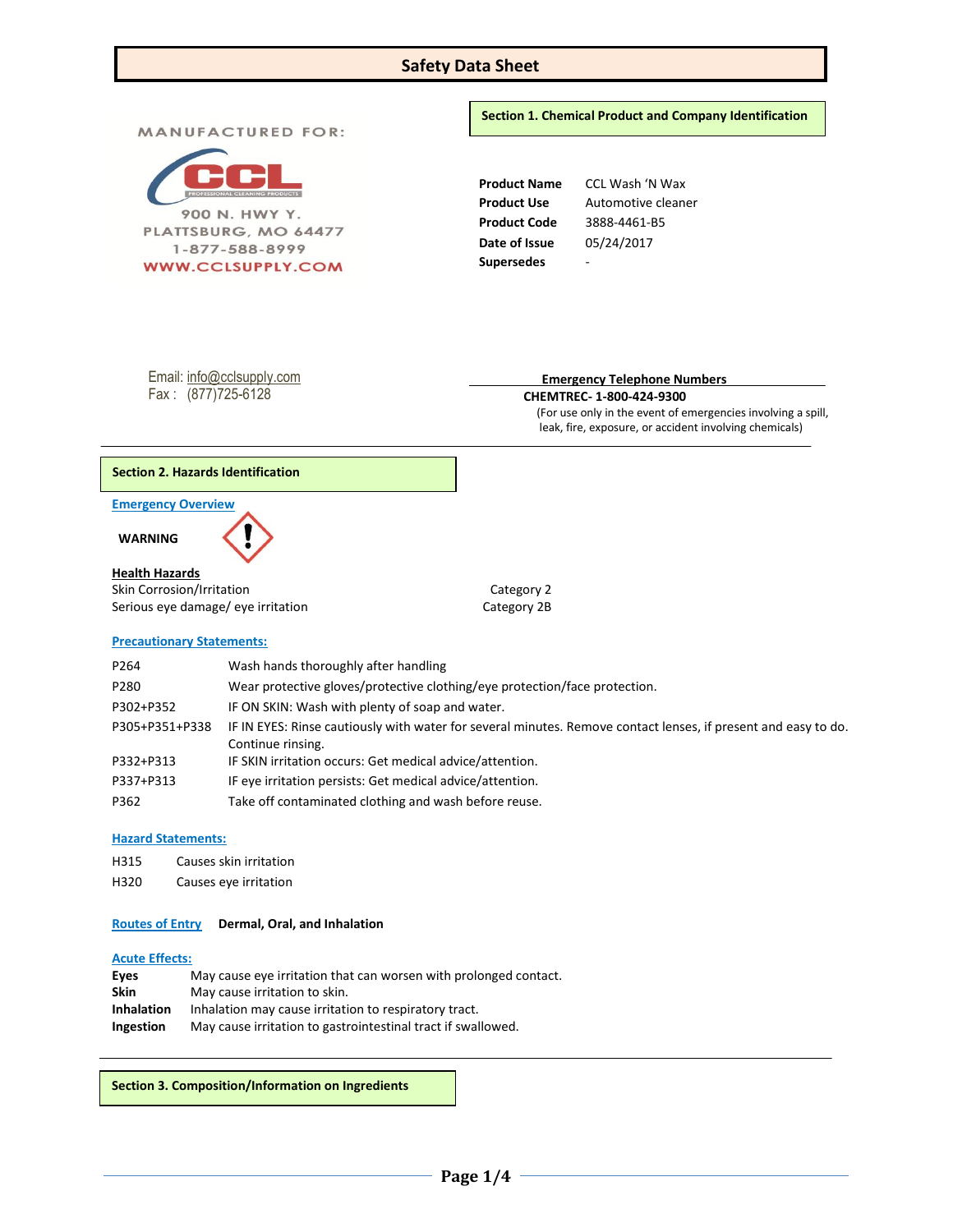| Name of Hazardous Ingredients | <b>CAS Number</b>        | % by Weight |
|-------------------------------|--------------------------|-------------|
| 2-butoxyethanol               | 111-76-2                 | $\approx$ 2 |
| Quaternary Ammonium Compounds | $\overline{\phantom{0}}$ | 3           |
| Nonylphenol Ethoxylate        | 9016-45-9                | <5          |
| Cocamidopropyl Betaine        | 61789-40-0               | $\approx$   |

### **Section 4. First Aid Measures**

| <b>Eye Contact</b>  | Flush with clean water for at least 15 minutes. If irritation continues, seek medical advice.             |
|---------------------|-----------------------------------------------------------------------------------------------------------|
| <b>Skin Contact</b> | Wash gently with soap and water. If irritation persists, seek medical advice.                             |
| <b>Inhalation</b>   | Remove person to fresh air. If coughing persists, seek medical attention.                                 |
| Ingestion           | If conscious, take in several glasses of water. Never give anything to an unconscious person. If symptoms |
|                     | continue seek medical attention.                                                                          |



**Section 6. Accidental Release Measures**

**Spill Clean Up** All spilled material must be contained and kept out of waterways, sewers and drains. The spilled chemical should be absorbed with an inert material. Flush cleaned area thoroughly with water.

### **Section 7. Handling and Storage**

**Handling and Storage** KEEP OUT OF THE REACH OF CHILDREN. Have an eye wash accessible in handling area. Keep container tightly closed. Keep cool. Store in a dry place. Store away from oxidizers.

#### **Section 8. Exposure Controls/Personal Protection**

| <b>Exposure Limits</b>     |                 |                  |                  |                  |  |  |
|----------------------------|-----------------|------------------|------------------|------------------|--|--|
| <b>Product Name</b>        | <b>OSHA PEL</b> | <b>NIOSH REL</b> | <b>AIHA WEEL</b> | <b>ACGIH TLV</b> |  |  |
| 2-butoxyethanol (111-73-2) | 50ppm           | 5ppm             |                  | 20ppm            |  |  |

**Engineering Controls** Normal ventilation should be adequate

|             | <b>Personal Protective Equipment (PPE)</b> |
|-------------|--------------------------------------------|
| Eyes        | Safety glasses or splash goggles           |
| <b>Body</b> | Rubber or neoprene gloves                  |
| Respiratory | Not required under normal circumstances    |

### **Section 9. Physical and Chemical Properties**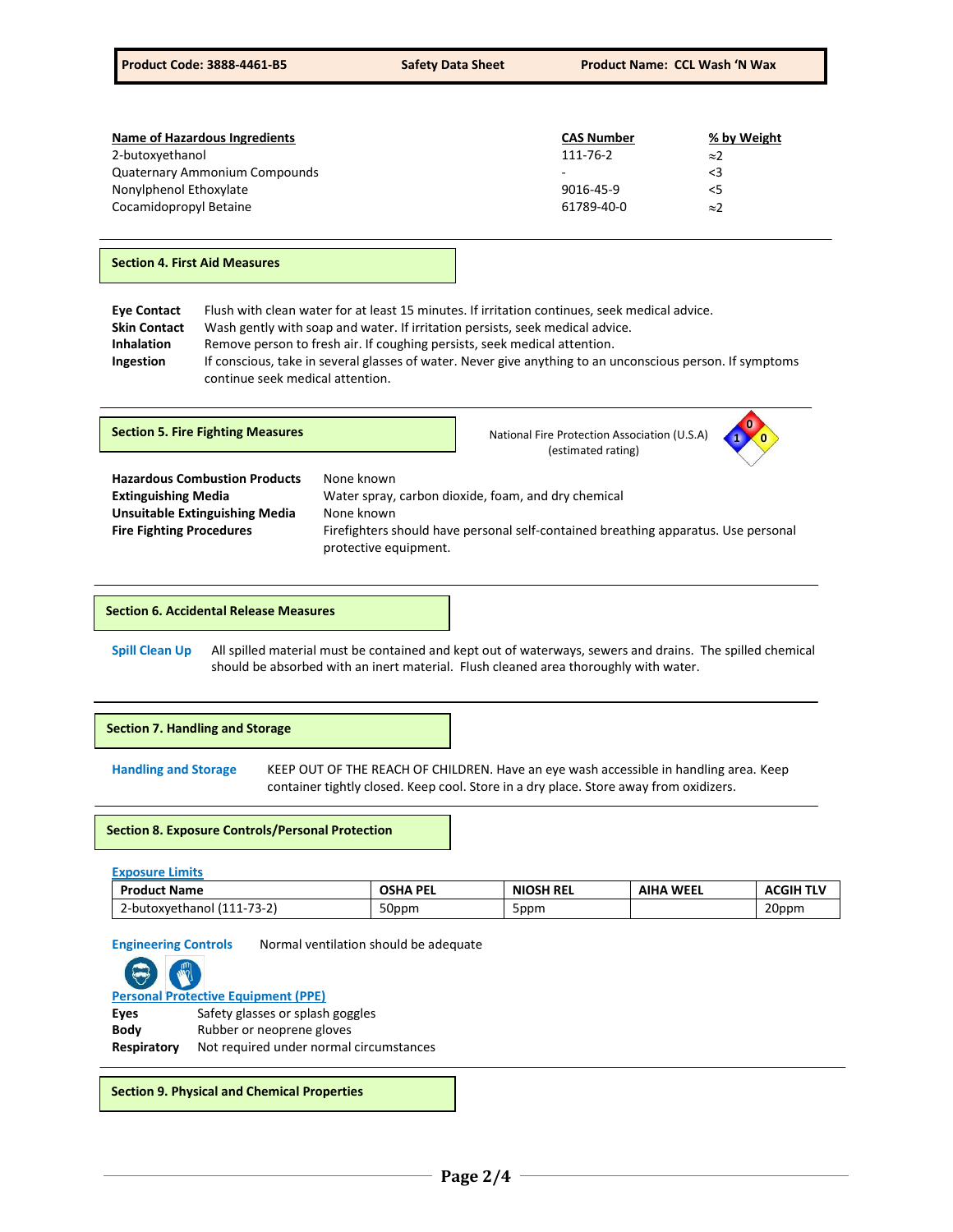| <b>Physical State</b>   | Liguid           | <b>Explosive Limits</b>      | Not determined |
|-------------------------|------------------|------------------------------|----------------|
| Color                   | Blue             | <b>Vapor Pressure</b>        | Not determined |
| Odor                    | Fruity fragrance | <b>Vapor Density</b>         | Not determined |
| <b>Odor Threshold</b>   | Not determined   | <b>Relative Density</b>      | Not determined |
| рH                      | $7.0 - 9.0$      | Solubility                   | Complete       |
| <b>Freezing Point</b>   | Not determined   | <b>Partition Coefficient</b> | Not determined |
| <b>Boiling Point</b>    | Not determined   | <b>Auto-Ignition Temp.</b>   | Not determined |
| <b>Flash Point</b>      | Not determined   | <b>Decomposition Temp.</b>   | Not determined |
| <b>Evaporation Rate</b> | Not determined   | <b>Viscosity</b>             | Not determined |
| Flammability            | Not determined   | <b>Specific Gravity</b>      | 1.00-1.025     |

### **Section 10. Stability and Reactivity**

| <b>Stability and Reactivity</b>         | Stable                                                  |
|-----------------------------------------|---------------------------------------------------------|
| Incompatibility                         | Strong oxidizing agents, strong acids, and strong bases |
| <b>Hazardous Polymerization</b>         | Will not occur                                          |
| <b>Hazardous Decomposition Products</b> | None known                                              |
| <b>Conditions to Avoid</b>              | Extreme heats, and freezing                             |

### **Section 11. Toxicological Information**

| <b>Routes of Entry</b>       | Dermal, Oral, and Inhalation                                         |
|------------------------------|----------------------------------------------------------------------|
| <b>Symptoms</b>              | Irritation can occur                                                 |
| <b>Skin Irritant</b>         | Yes                                                                  |
| Eye Irritant                 | Yes                                                                  |
| <b>Sensitizers</b>           | Not determined                                                       |
| <b>Mutagenicity</b>          | No information found                                                 |
| Carcinogenicity              | 2-butoxyethanol: IARC Group 3 (not classified as a human carcinogen) |
| <b>Reproductive Toxicity</b> | No information found                                                 |
| <b>Target Organs</b>         | None                                                                 |

There is no toxicological data for this product as a whole. Based on relevant ingredients with known acute toxicity, the acute toxicity estimate using the additive formula (ATE) has been determined.

#### **Acute Toxicity**

| <b>Test</b>       | <b>Results</b> | <b>Basis</b>                     |
|-------------------|----------------|----------------------------------|
| Dermal            | 15,004 mg/kg   | ATE determined beyond Category 4 |
| Oral              | 11,707 mg/kg   | ATE determined beyond Category 4 |
| <b>Inhalation</b> | 17.0 mg/l      | ATE determined beyond Category 4 |

**Section 12. Ecological Information**

**Environmental Effects** No ecological information available

### **Section 13. Disposal Considerations**

**Waste Information** Dispose of in accordance with all Federal, State, and Local pollution control regulations.

**Section 14. Transportation Information**